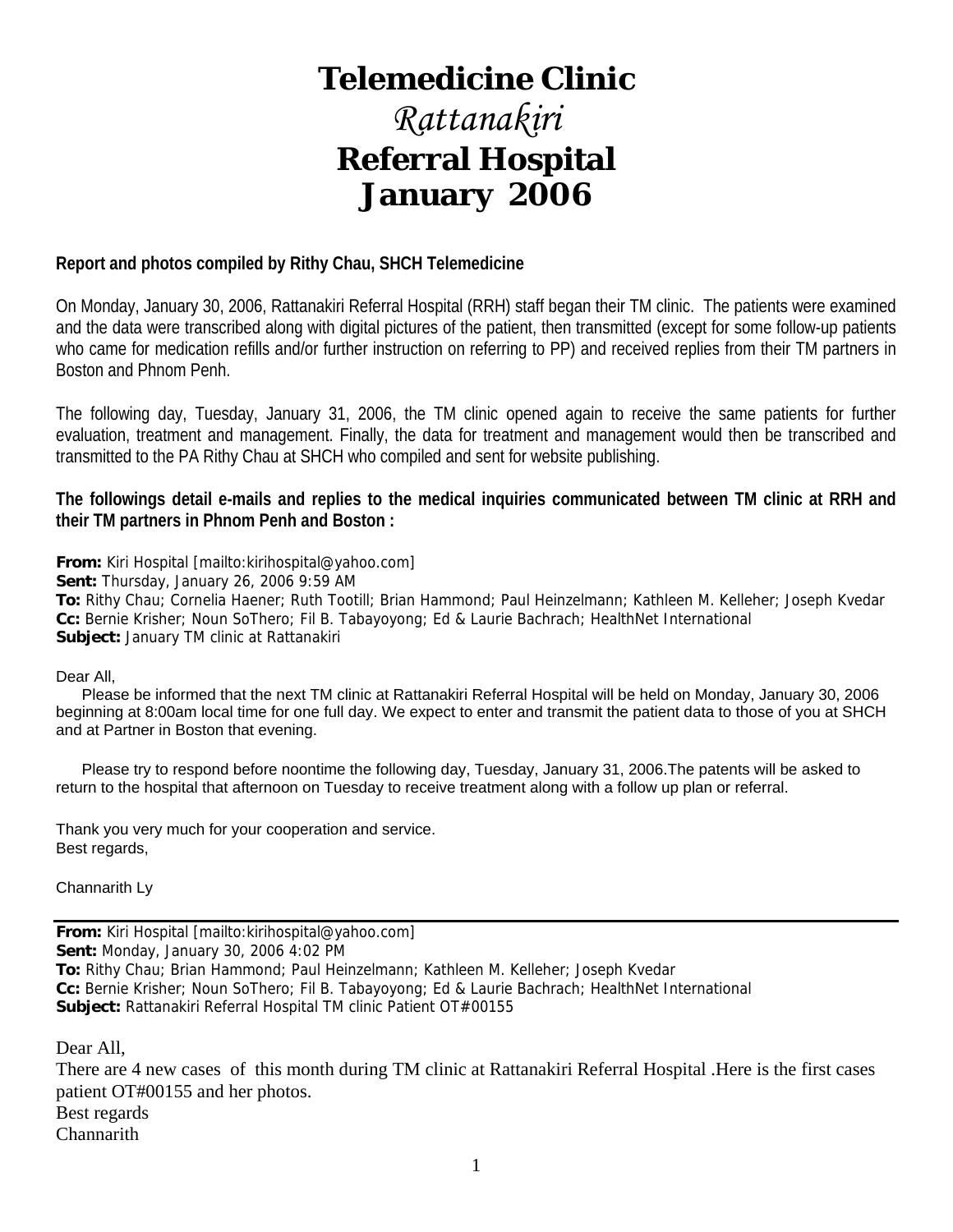

**Patient:** OT#00155, 45F, BoKeo

**Chief Complaint:** insomnia off and on x 1 month and cold extremities off and on

**HPI:** She has treated with Metformine 500 mg 3 tabs po qd before foods , Glibenglamide ( 5mg ) 1.5 tabs po Bid , ASA 300 mg ¼ tab po qd , Disipramine 100mg ½ tab po qd, Lisinopril5mg 1 tab po qd.

Her Complaints of insomnia off and on , cold extremities off and on ,occasionally nausea , difficult breathing on exercise with blurred vision.

**PMH/SH:** unremarkable

**Social Hx:** none

**Allergies:** none

**Family Hx:** none

**ROS:**

| PE: |                                                         |  |  |
|-----|---------------------------------------------------------|--|--|
|     | Vital Signs: BPR:100/70, L:90/70 P:65 R23 T36.8 Wt 50kg |  |  |

**General:** oriented and alerted

**HEENT:** unremarkable

**Chest:** Lungs: clear both sides Heart:no murmur , rhythms regular .

**Abdomen:** soft , no mass , active BS ,

**Musculoskeletal:** unremarkable

**Neuro:** sensory and motor are intact

**GU:**

**Rectal:**

### **Previous Lab/Studies:**

#### **Lab/Studies Requests:** Glucose fasting :253mg/dl,suger urine:4 +, specific gravity :1.015, ketone:normal , trace: normal, proteine: normal, creat:1.0mg/dl, wbc:8500mg/mm3, Ht: 40%, Hb:130g/dl, GR:4000000/MM3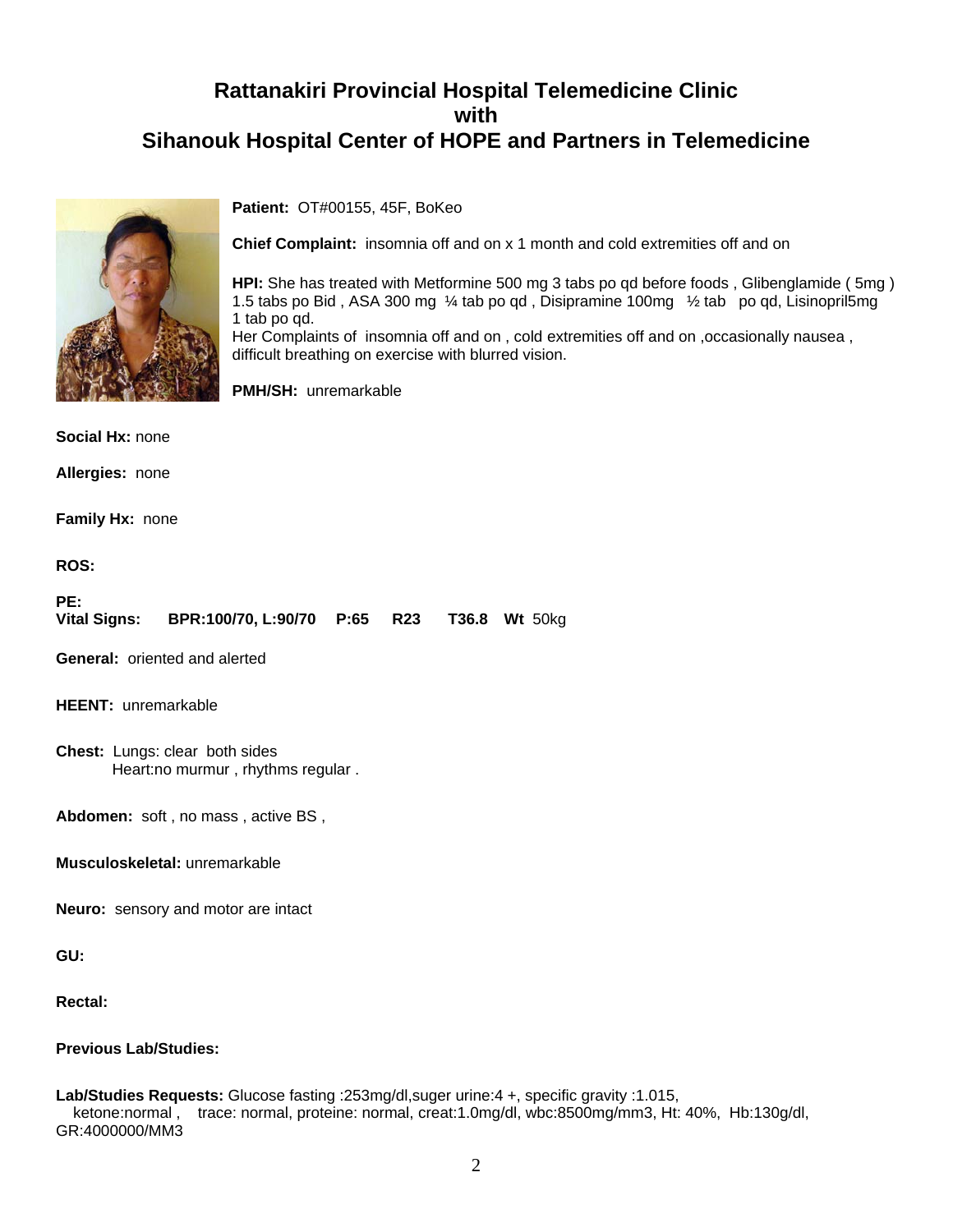**Assessment:** 1.DMII 2.PNP

**Plan:** 1.Metformine 500 mg 3 tab po qd 2.Glibenglamide (5mg ) 1.5 mg qd bid 3.ASA 300 mg ¼ tab po qd 4.Disipramine 100 mg 1/ 2 tab po qd 5.Lisinopril 5 mg 1 tab po qd 6.chlorpheminamine 4 mg 1 tb po qd

**Comments/Notes:** please , give a good idea.

**Examined by:** Dr Kok San **Date: 30/01/06**

Please send all replies to [kirihospital@yahoo.com](mailto:kirihospital@yahoo.com) and cc: to tmed rithy@online.com.kh .

*The information transmitted in this e-mail is intended only for the person or entity to which it is addredded and may contain confidential and/or priviledged material. Any review, retransmission, dissemination or other use of or taking of any action in reliance upon, this information by persons or entities other than the intended recipient is prohibited. If you received this e-mail in error, please contact the sender and delete material from any computer.*

**From:** Rithy Chau [mailto:chaurithy@yahoo.com] **Sent:** Tuesday, January 31, 2006 10:37 AM **To:** Kiri Hospital **Cc:** Bernie Krisher; So Thero Noun; Fil - Jr. Tabayoyong; Gary Jacques; HealthNet Rattanakiri; Ed & Laurie Bachrach; Rithy Chau **Subject:** Re: Fwd: Rattanakiri Referral Hospital TM clinic Patient OT#00155

Dear Dr. San/Channarith,

Thank you fro the cases for January 2006.

For case OT#00155, 45F, Channarith clarified for me on the phone that this patient was referred to your TM clinic from SHCH since she has requested with her physician at SHCH to help deal with the high travel cost for for follow-up.

According to your case presentation, her fasting glucose is still elevated with spilling into her urine, but no protein nor ketone. I believed the sx she complained remained similar in the past. I suggest that you raise the dose of her Metformin to 500mg 2tab po bid. Ask her to take both the Metformin and Glibenclamide 30 minutes before morning meal and 30 min. before evening meal. It seemed like you did not do a thorough neuro history and exam for her to report in detail of her PNP condition, can you please do this and report this so that I can give recommendation for changing her medication for her PNP also. Finally, please check her fasting BS every 2 weeks and ask her to return for f/u during next month TM.

I hope this helpful.

Thanks, Rithy

**From:** Fiamma, Kathleen M. [mailto:KFIAMMA@PARTNERS.ORG] **Sent:** Tuesday, January 31, 2006 7:46 PM **To:** kirihospital@yahoo.com **Cc:** tmed\_rithy@online.com.kh **Subject:** FW: Rattanakiri Referral Hospital TM clinic Patient OT#00155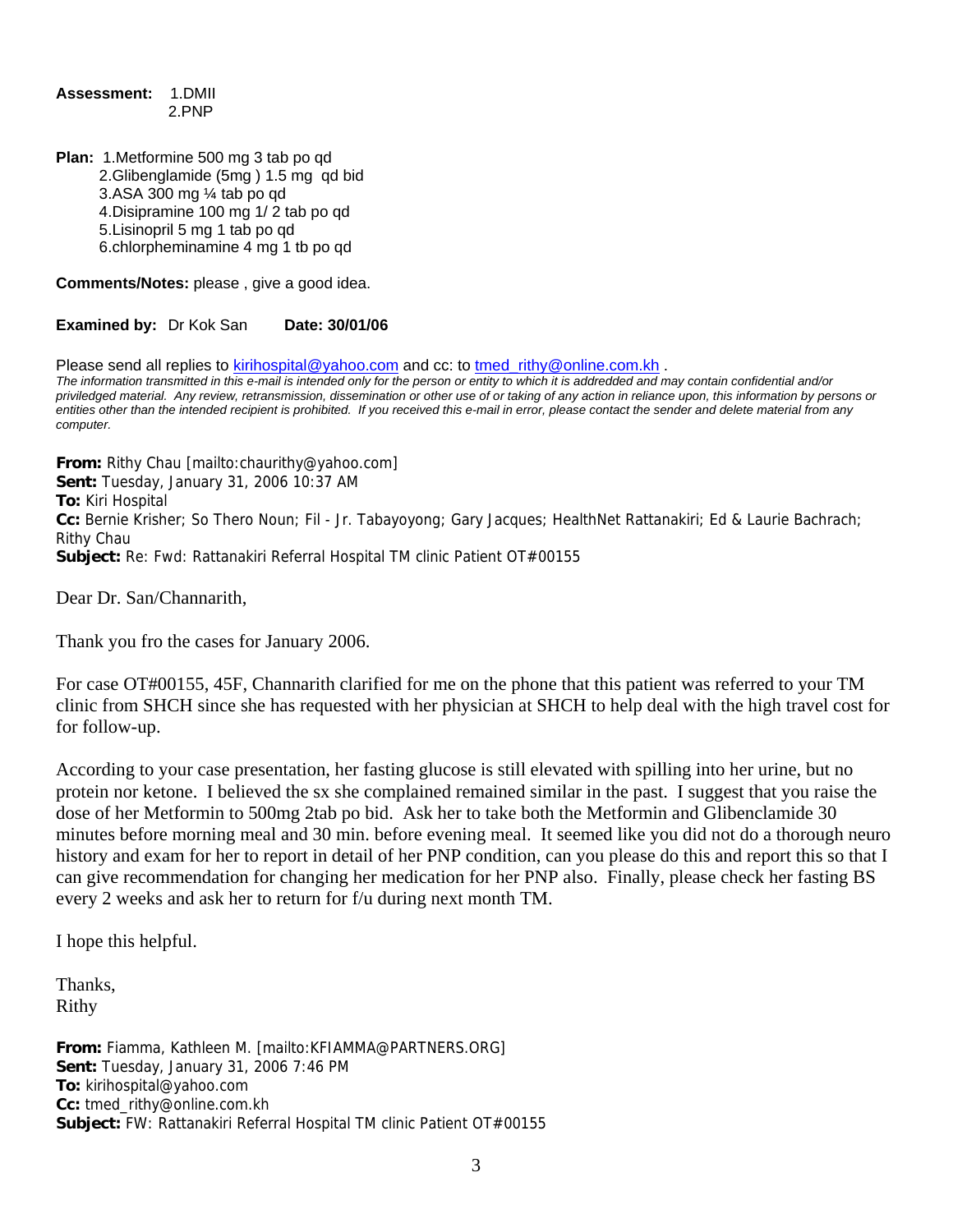-----Original Message----- **From:** Healey, Michael J.,M.D. **Sent:** Monday, January 30, 2006 4:11 PM **To:** Fiamma, Kathleen M. **Subject:** RE: Rattanakiri Referral Hospital TM clinic Patient OT#00155

 1.Metformine 500 mg 3 tab po qd--**is this being taken as one dose? If so I would separate the doses either bid or tid, and plan to increase to a total of up to 2550 mg a day for better glycemic control.**

 2.Glibenglamide (5mg ) 1.5 mg qd bid --**to clarify, is this being taken 7.5 mg bid? Otherwise it could probably be increased to a total of 15 mg (this sulfonylurea is not available in the US but that was the prescribing info. I found).** 

 3.ASA 300 mg ¼ tab po qd 4.Disipramine 100 mg 1/ 2 tab po qd 5.Lisinopril 5 mg 1 tab po qd 6.chlorpheminamine 4 mg 1 tb po qd

- In regards to her cold extremities, I don't see an exam of the extremities? I would make sure that she does not have arterial insufficiency, especially given the Diabetes, starting with a good exam of the peripheral pulses. I would also think about Raynaud's phenomenon as a cause for cold extremities. If the cold extremities are due to Raynaud's phenomenon, you should consider whether she has evidence of a rheumatologic problem associated with Raynaud's. I would also consider anemia, but she is not anemic from the labs you list. I would also consider hypothyroidism and obtain a TSH if available
- In terms of Diabetes, do we have a glycosylated hemoglobin? If not I would obtain one if available.
- For the sleep--I see she is on desipramine. Is she depressed, and is that the reason for the desipramine? If so, perhaps the depression is not completely treated and a higher dose would be indicated.

MJH

**From:** Kiri Hospital [mailto:kirihospital@yahoo.com] **Sent:** Monday, January 30, 2006 5:06 PM **To:** Rithy Chau; Brian Hammond; Paul Heinzelmann; Kathleen M. Kelleher; Joseph Kvedar **Cc:** Bernie Krisher; Noun SoThero; Fil B. Tabayoyong; Ed & Laurie Bachrach; HealthNet International **Subject:** Rattanakiri Referral Hospital TM clinic Patient MY#00156

Dear All,

Here is the last case of this month TM clinic, patient MY#00156 and her photos.

Best regards,

**Channarith**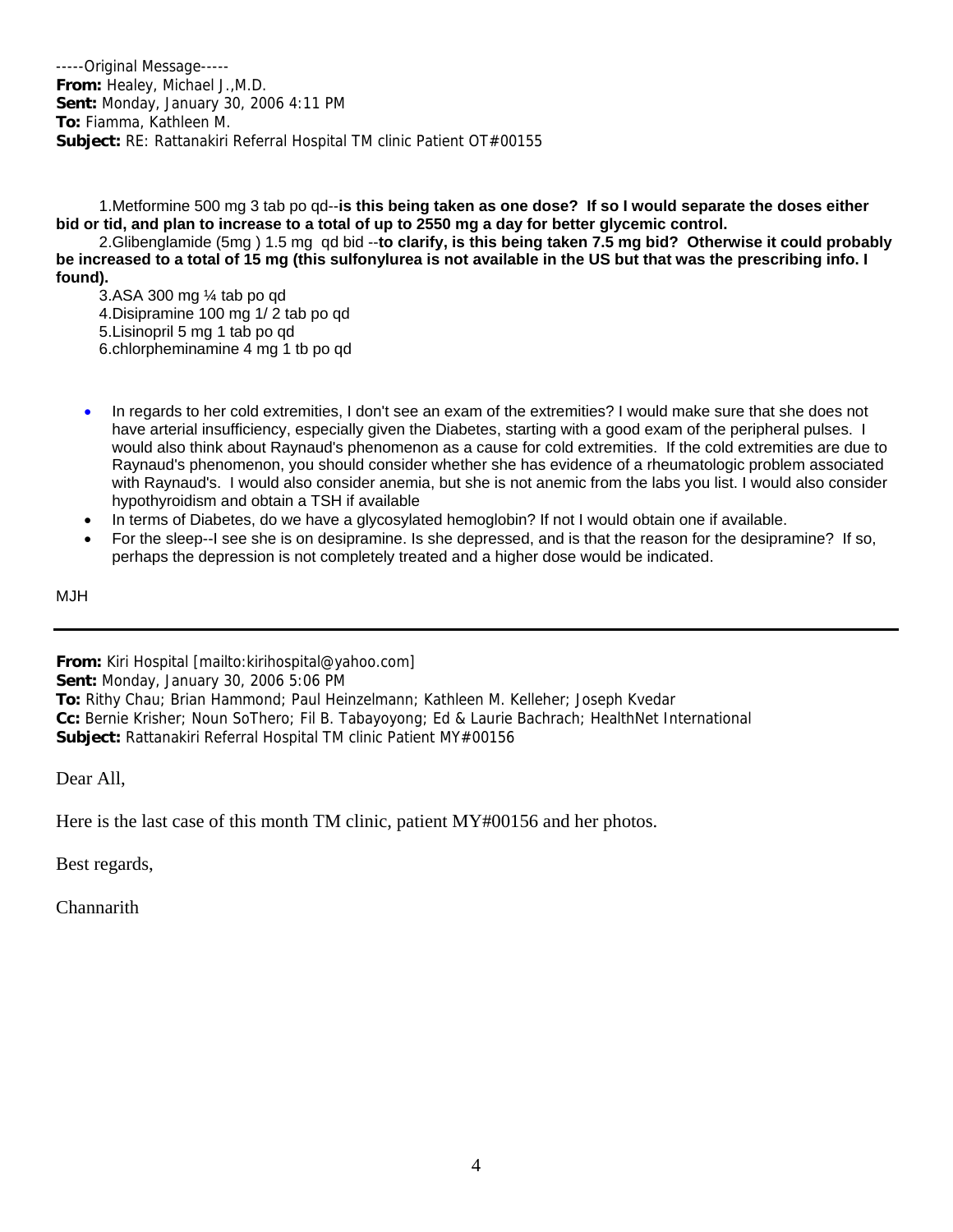

**Patient:** MY#00156, 56F, Village I

**Chief Complaint:** Slightly dull headache x more months x tear flowing with itching of R EYE .

**HPI:** She has had DMII x 6 y . She has treated with chlorpropramide 250mg 1.5 mg tab po qd before foods , She complaints of slightly dull headache x more months and tear flowing with itching right eye and a little bid numbness of left hand associated with pain of muscle of left calf x long time but she could sustain the muscle pain , no weigh loss , no coma , no dizziness .

**PMH/SH:** unremarkable

**Social Hx:** no smoking and alcohol

**Allergies:** none

**Family Hx:** none

**ROS:**

| PE:          |                       |  |                              |
|--------------|-----------------------|--|------------------------------|
| Vital Signs: | BP R:100/60, L:100/60 |  | <b>P70 R20 T35.6 Wt 67KG</b> |

**General:** LOOK STABLE

**HEENT:** slightly headache on behind of her head, tear flowing of R eye with itching.

**Chest:** LUNGS:clear both sides heart: no murmur , rhythm regular.

**Abdomen:** soft , no mass, active BS,

**Musculoskeletal:** muscle pain of left calf which did not radiate to anywhere .

**Neuro:** sensory and motor are intact exception the slightly numbness of left hand ,

**GU:**

**Rectal:**

**Previous Lab/Studies:** glucose fasting :63.0 mg/dl(28.6.04), glucose fasting :125.1mg.dl(31/5/05), glucose fasting :130.2mg/dl(10/05/05)

**Lab/Studies Requests:** Proteine :normal, sugar urine :4+, glucose fasting with breakfast:374mg/dl

**Assessment:** 1.DMII 2. Itching of eye from DMII?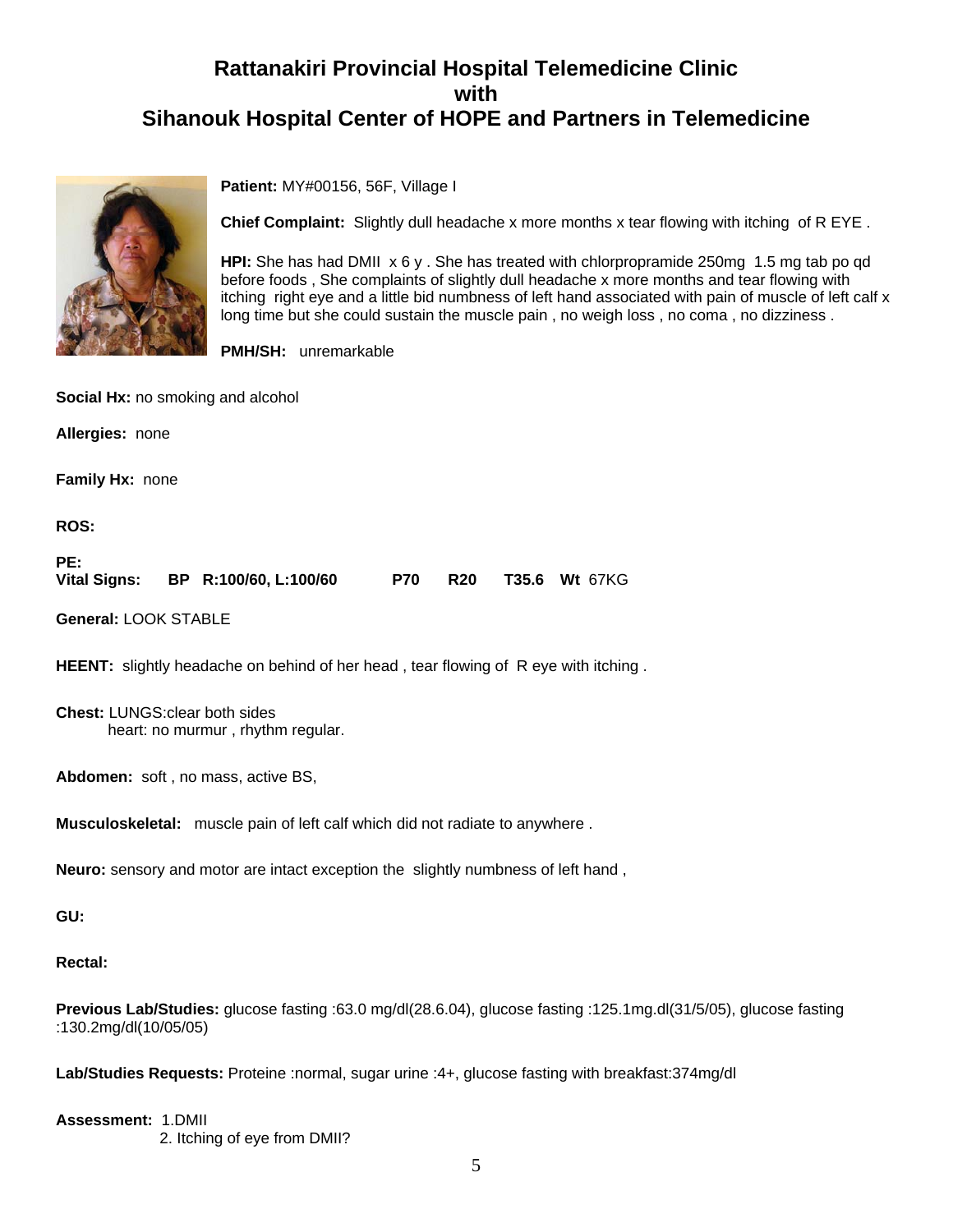Plan: 1.Metformine 500mg 1 tab po bid

 2. Gentamycine of drop 0.3% 1 drop bid 3 .ASA 81 mg 1 tab qd (for pain ) 4.chlorpheniramine 4 mg 1 tab po qd

**Comments/Notes:** please , give a good idea

**Examined by:** Dr kok san **Date: 30/01/06** 

Please send all replies to [kirihospital@yahoo.com](mailto:kirihospital@yahoo.com) and cc: to [tmed\\_rithy@online.com.kh](mailto:tmed_rithy@bigpond.com.kh) .

*The information transmitted in this e-mail is intended only for the person or entity to which it is addredded and may contain confidential and/or priviledged material. Any review, retransmission, dissemination or other use of or taking of any action in reliance upon, this information by persons or entities other than the intended recipient is prohibited. If you received this e-mail in error, please contact the sender and delete material from any computer.*

**From:** Fiamma, Kathleen M. [mailto:KFIAMMA@PARTNERS.ORG] **Sent:** Tuesday, January 31, 2006 2:05 AM **To:** kirihospital@yahoo.com **Cc:** tmed\_rithy@online.com.kh **Subject:** FW: Rattanakiri Referral Hospital TM clinic Patient MY#00156

-----Original Message----- **From:** Crocker, Jonathan T., M.D. **Sent:** Monday, January 30, 2006 12:33 PM **To:** Fiamma, Kathleen M. **Subject:** RE: Rattanakiri Referral Hospital TM clinic Patient MY#00156

### Dr Koh San,

It is hard to tell whether her headache is singnificant or not. It would be great to have a thorought neurologic exam documented (balance, vision, cranial nerves, Romberg, deep tendon reflexes). This should not take you more than a few minutes. Also, I would recommend you look in eyes to examine the retina with an ophthalmoscope if you have one available. Because she has had ongoing headaches for several months and is not responsive to analgesics, and , because she has hand numbness, she should get a CT of the head to rule out mass lesion in her cerebral cortex causing the headache and numbness.

She should be on daily ASA every day for the rest of her life (this is for stroke and CAD prevention in any patient with diabetes).

I would recommned a larger analgesic dose for her headache, either acetamenophen 650mg QID, or Ibuprofen 600- 800mg PO TID with food.

It sounds like her diabetes is not under very good control right now. Make sure she is taking her diabetes medication daily. Make sure she does not have an infection.

I cannot comment on your choice of antibiotic for her eye since you did not comment on the appearance of her sclerae, conjunctivae or other aspects of the eye. I'm not sure the chlorpheniramine will help too much since it is used usually for allergic rhinitis which will always affect both eyes, not just one.

Thank you for allowing me to participate,

Dr. Jonathan Crocker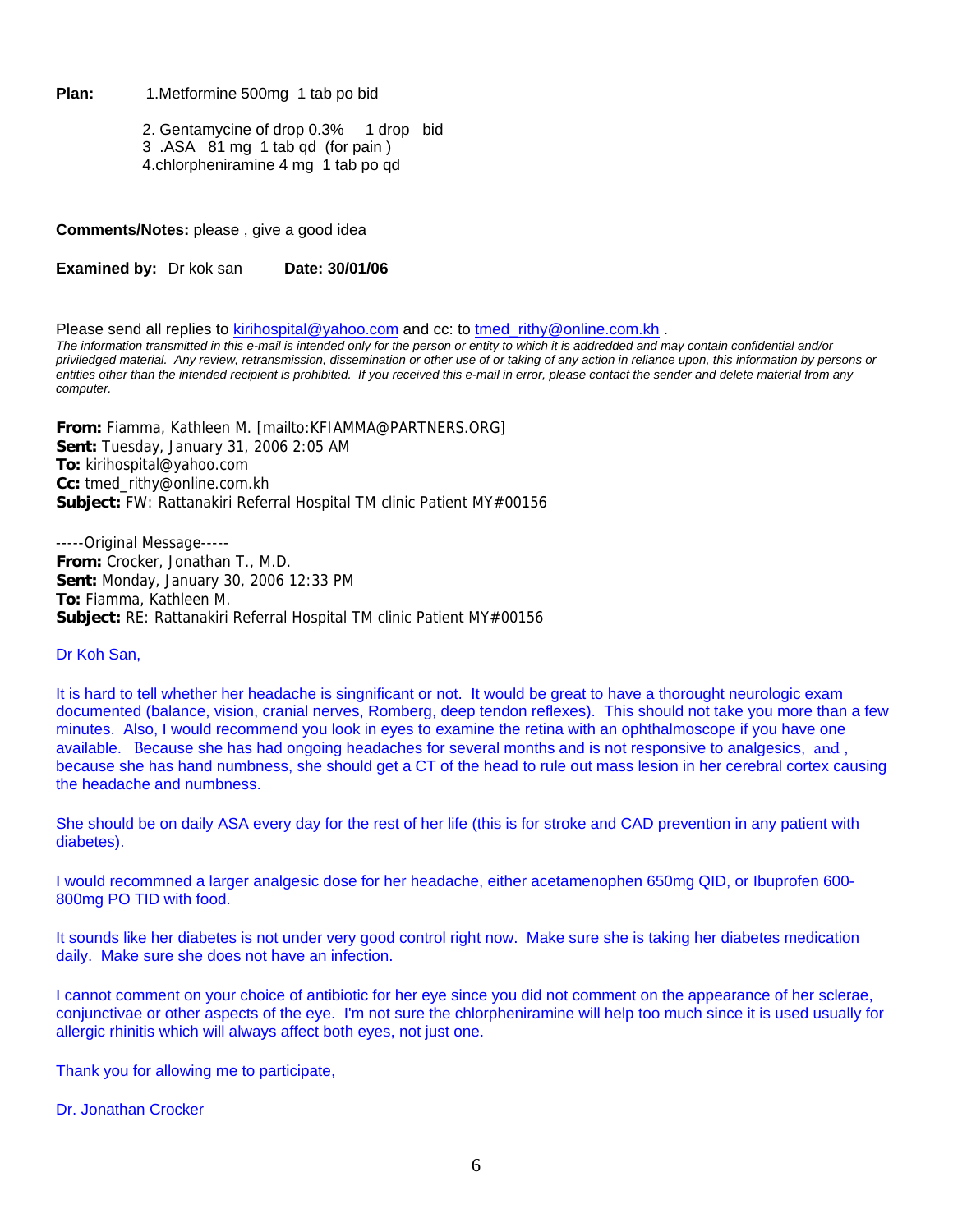**From:** Rithy Chau [mailto:chaurithy@yahoo.com] **Sent:** Tuesday, January 31, 2006 11:55 AM **To:** Kiri Hospital **Cc:** Rithy Chau; Brian Hammond; Paul Heinzelmann; Kathleen M. Kelleher; Joseph Kvedar; Cornelia Haener; Ruth Tootill; Bernie Krisher; Noun SoThero; Fil B. Tabayoyong; Ed & Laurie Bachrach; HealthNet International **Subject:** Re: Fwd: Rattanakiri Referral Hospital TM clinic Patient MY#00156

Dear Dr. San/Channarith,

For MY#00156, 56F, it seemed like this patient may not be taking her DM medication regularly or follow-up with physician consistantly since her blood glucose control is terrible. Please ask her about this problem because these DM patients need to be strictly adherent to medication prescribed and seen by physicians regularly. It may be a good idea to discuss this case with her former physician (if possible). Is she exercising regularly? How about her diet?

You noted "glucose fasting with breakfast", what did you mean by this? Fasting means without food intake, so if she has had breakfast, then it is not fasting. Did you do any lab tests besides fingerstick and UA?

For treatment, if her fasting BS is truly elevated, then increase the chlorpropamide 250mg to 2 tab po qd and recheck her fasting BS every week and if still elevated, can ask her to increase the dosage by 50mg per week reaching max dose of 750mg qd. Make sure that you stress DM education (diet and exercise) and foot care. ASA 81mg is a good dosage for CVD prevention for DM patient but not good enough for muscle pain. You may add para 500mg 1-2 tab po qid prn pain for her muscle problem. As for the eye, it may be from allergy (or tightness of eyemuscle connecting to tear sac which also benign from her complaint) and since it did not seem to be bacterially infected, I would not give Gent eyedrop, but may be using antihistamine like chlorpheniramine prn. Ask her to come for f/u next month.

Thanks, Rithy

**From:** Kiri Hospital [mailto:kirihospital@yahoo.com]

**Sent:** Monday, January 30, 2006 5:00 PM

**To:** Rithy Chau; Cornelia Haener; Ruth Tootill; Brian Hammond; Paul Heinzelmann; Kathleen M. Kelleher; Joseph Kvedar **Cc:** Bernie Krisher; Noun SoThero; Fil B. Tabayoyong; Ed & Laurie Bachrach; HealthNet International **Subject:** Rattanakiri Referral Hospital TM clinic Patient TV#00157

Dear All,

Here is the patient TV#00157 and her photos.

Best regards,

**Channarith**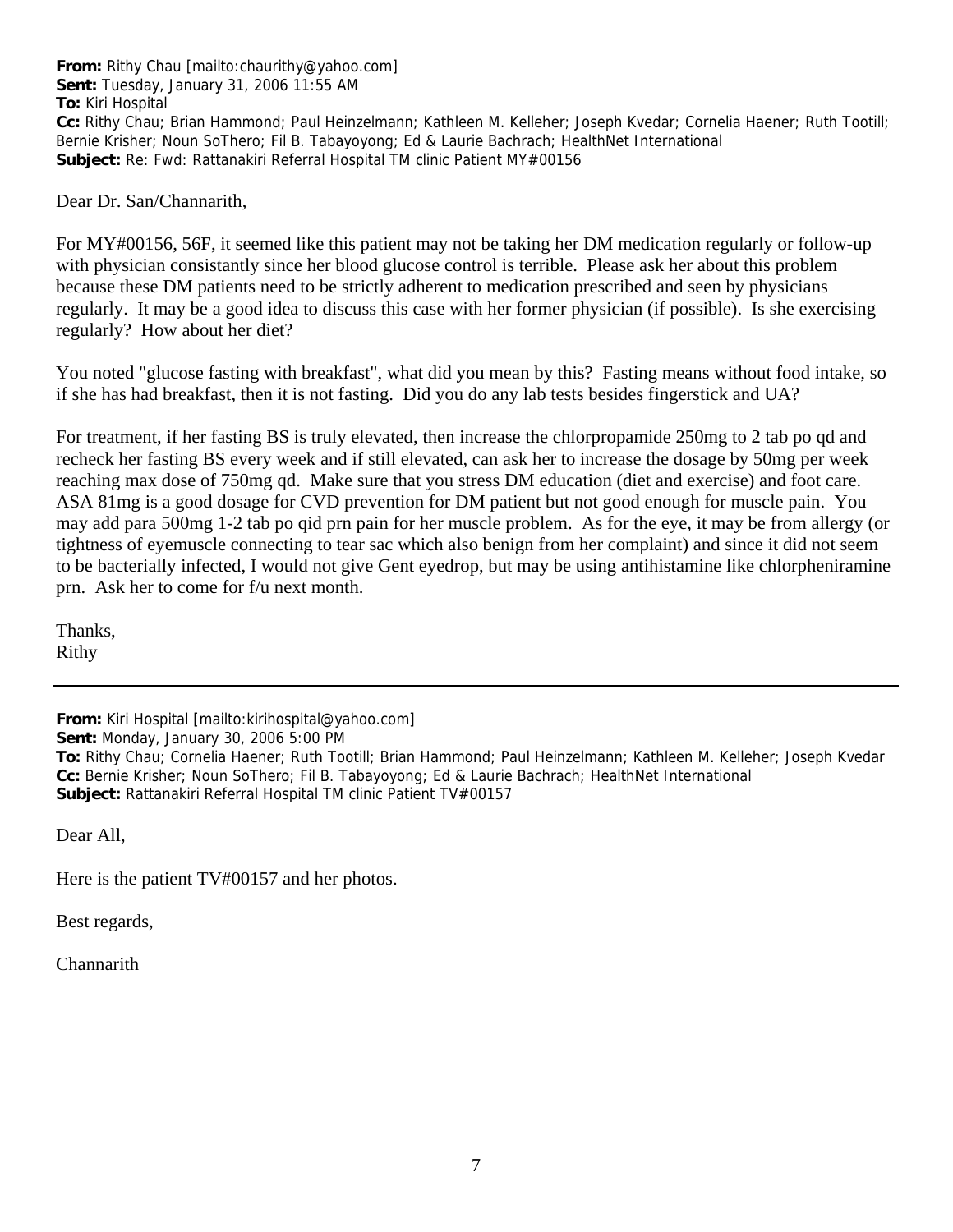

**Patient:** TV#00157, 53 F,

**Chief Complaint:** a big mass developing on neck x 6 y size : 20 x 15 em

**HPI:** a big mass on her neck , which progressively developing from day to day , and associated with palpitation off and on x 3 y, and tremor of extremities off and on x 3 y and weigh loss x 9 kg, occasionally dizziness , no exophthalmia .

**PMH/SH:** uremarkable

**Social Hx:** no alcohol and smoking

**Allergies:** none

**Family Hx:** none

**ROS:**

**PE: Vital Signs: BP R:100/60, L:100/60 P 70 R 20 T37.6 Wt** 51kg

**General:** look stable

**HEENT:** a big mass on neck x 20 x 15 em, mobile , no soft and no solid , no bruit , no pain .

**Chest:** Lungs:clear both sides Heart: no murmur, tachycardia, rhythm regular

**Abdomen:** soft , no mass , active BS

**Musculoskeletal:** unremarkable

**Neuro:** sensory and motor are intact

**GU:**

**Rectal:**

**Previous Lab/Studies:**

**Lab/Studies Requests:** EKG, ultrasound of neck .

**Assessment:** 1. Euthyroidism goiter ?

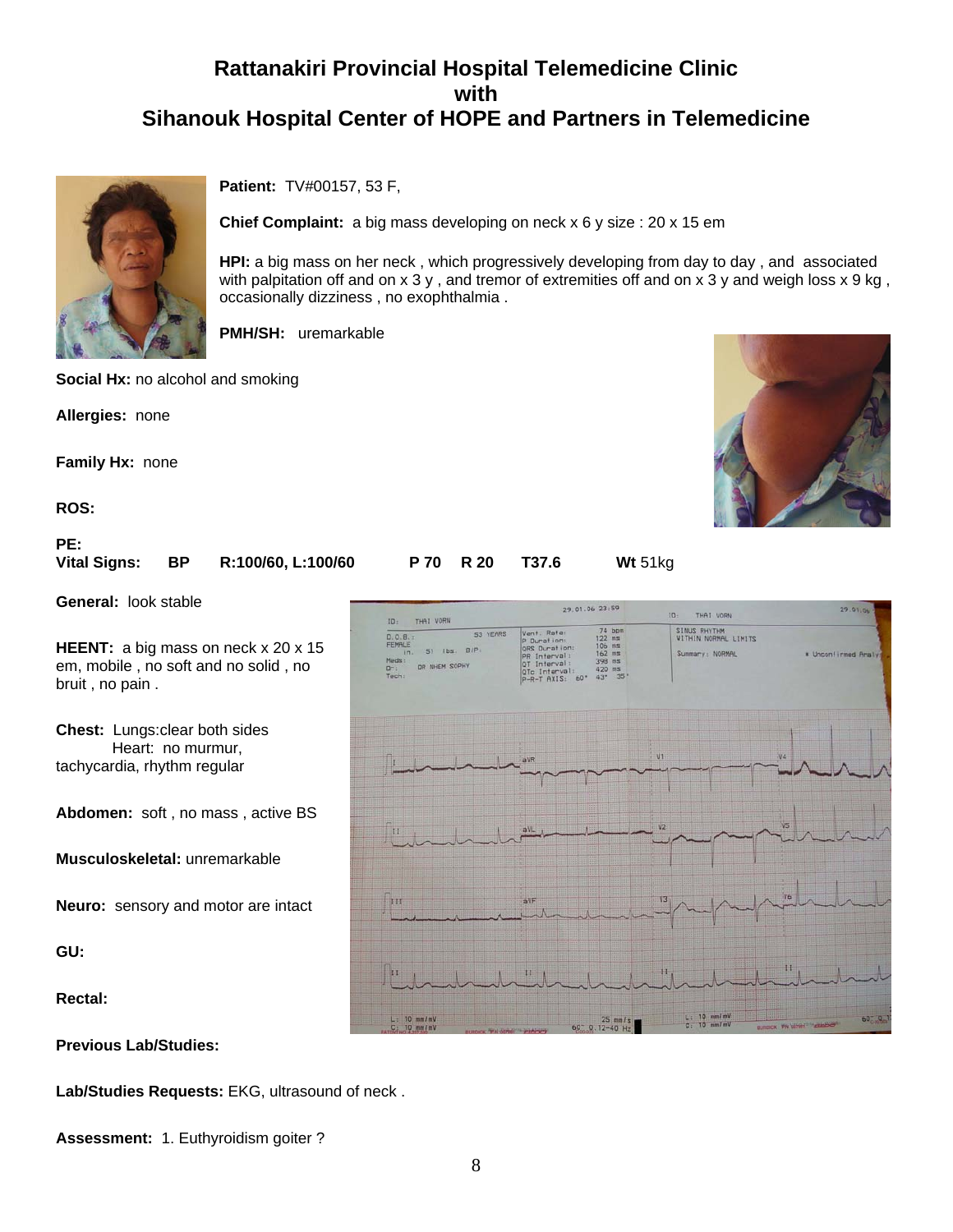**Plan:** check T3, T4 and TSH at SHCH

**Comments/Notes:** PLease , give a good idea

**Examined by:Dr kok san Date: 30/1/06** 

Please send all replies to [kirihospital@yahoo.com](mailto:kirihospital@yahoo.com) and cc: to [tmed\\_rithy@online.com.kh](mailto:tmed_rithy@bigpond.com.kh) . *The information transmitted in this e-mail is intended only for the person or entity to which it is addredded and may contain confidential and/or priviledged material. Any review, retransmission, dissemination or other use of or taking of any action in reliance upon, this information by persons or*  entities other than the intended recipient is prohibited. If you received this e-mail in error, please contact the sender and delete material from any *computer.*

**From:** Barbesino, Giuseppe,M.D. [mailto:GBARBESINO@PARTNERS.ORG] **Sent:** Tuesday, January 31, 2006 1:44 AM **To:** Fiamma, Kathleen M.; kirihospital@yahoo.com; tmed\_rithy@online.com.kh **Subject:** RE: Rattanakiri Referral Hospital TM clinic Patient TV#00157

**51 y/o female with large visible thyroid nodule (?) rapidly growing, but there for 3 years (do I understand correctly?). On photoit seems typical goitrous nodule, and symptoms suggest hyperthyroidism, but nonspecific.** 

**Differential diagnosis includes functioning adenoma (unlikely), non-functioning adenoma, thyroid cancer. Recommend TFTs and thyroid US. Biopsy should be done for more information, but nodule should be removed because of its size. The reason for preoperatory work-up is as follows:** 

**-TFTs: if hyperthyroidism exists, it needs to be corrected priro to surgery.** 

**-Ultrasound: clarifies whether other nodules are present and therefore guides the extent of surgery.** 

**-Biopsy: if cancer is detected total thyroidectomy is indicated.** 

**If surgery is declined, then a satisfactory and fully benign biopsy, with multiple needle passes is necessary in such a large nodule.** 

Giuseppe Barbesino, MD Thyroid Associates Massachusetts General Hospital-Harvard Medical School Wang ACC 730S 55 Fruit St Boston MA, 02114 FAX 617-726-5905 TEL 617-726-7573

**From:** Rithy Chau [mailto:chaurithy@yahoo.com] **Sent:** Tuesday, January 31, 2006 11:23 AM **To:** Kiri Hospital **Cc:** Rithy Chau; Brian Hammond; Paul Heinzelmann; Kathleen M. Kelleher; Joseph Kvedar; Cornelia Haener; Ruth Tootill; Bernie Krisher; Noun SoThero; Fil B. Tabayoyong; Ed & Laurie Bachrach; HealthNet International **Subject:** Re: Fwd: Rattanakiri Referral Hospital TM clinic Patient TV#00157

Dear Dr. San/Channarith,

For Patient TV#00157, 53F, I agree with your plan from your presentation, but again ask her to come back next month for TFT blood work to be sent with me to SHCH.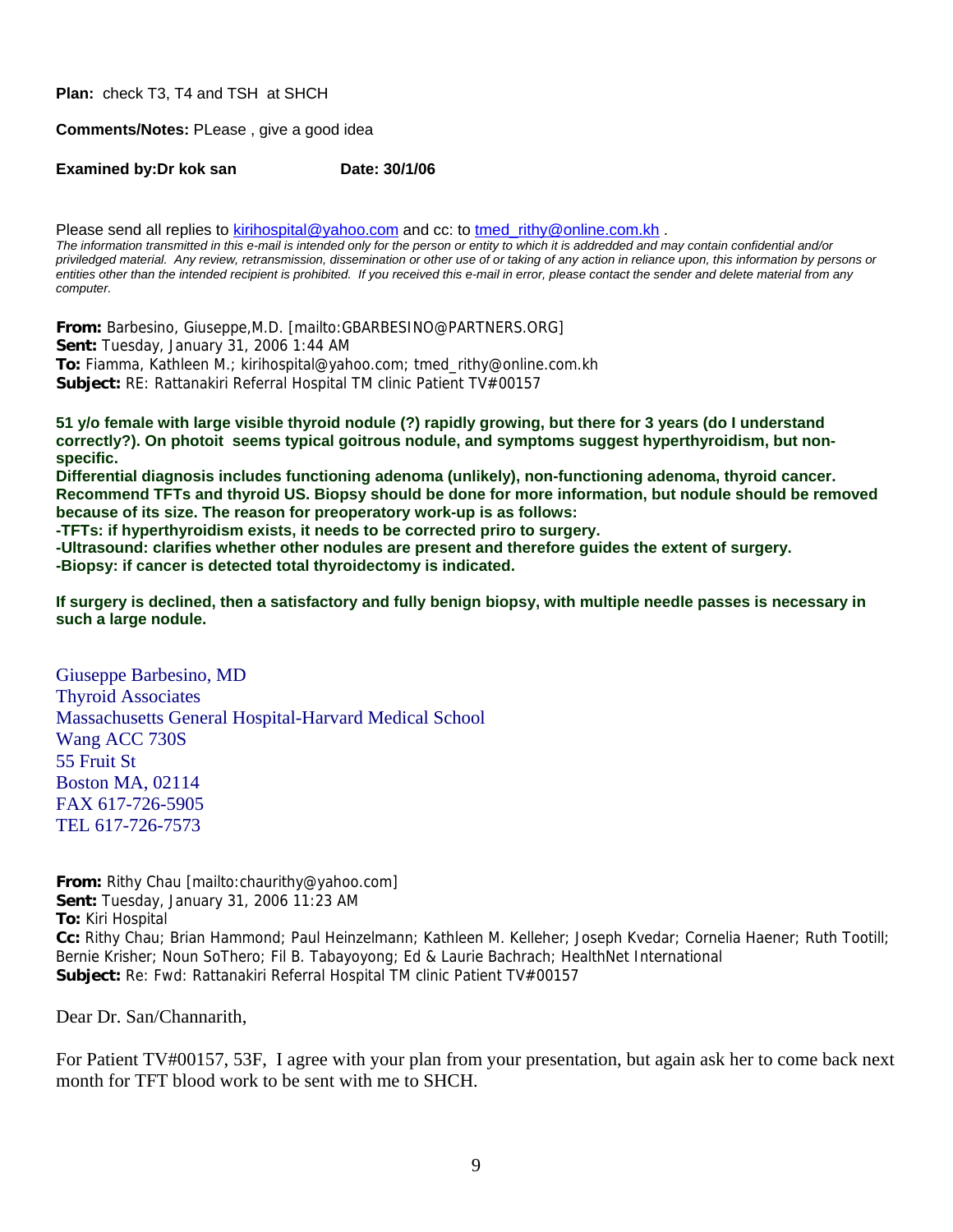Dr. San, you mentioned tachycardia in your exam but the VS stated that her HR=70 and her EKG showed HR=74--so what do you mean by this? Is her palpitation sx severe or not? It seemed like with this HR and no report of tremor on exam, her sx may be benign needing no medication at the moment. For dx, I do not think we can call euthyroid yet until lab test comes back to confirm this. So maybe simple goiter instead. You mentioned neck US, but I did not see any image on this. What was the conclusion from your side concerning this US?

If she seemed cachetic to you, maybe giving her some MTV and asking her to drink sifficient fluid 2-3L a day may help her with the weight loss and occasional dizziness. Was there any other clue about the 9kg wt loss and how long was the period for this much weight loss because if it was within a few weeks or days, then it could be significant relating to other illnesses. Please try to be more detail on all your H&P.0

I hope this is helpful.

Thanks, Rithy

**From:** Kiri Hospital [mailto:kirihospital@yahoo.com] **Sent:** Monday, January 30, 2006 4:12 PM **To:** Rithy Chau; Brian Hammond; Paul Heinzelmann; Kathleen M. Kelleher; Joseph Kvedar; Cornelia Haener; Ruth Tootill **Cc:** Bernie Krisher; Noun SoThero; Fil B. Tabayoyong; Ed & Laurie Bachrach; HealthNet International **Subject:** Rattanakiri Referral Hospital TM clinic Patient KM#00158

Dear All,

Here is the patient KM#00158 and her photos .

Best regards

**Channarith**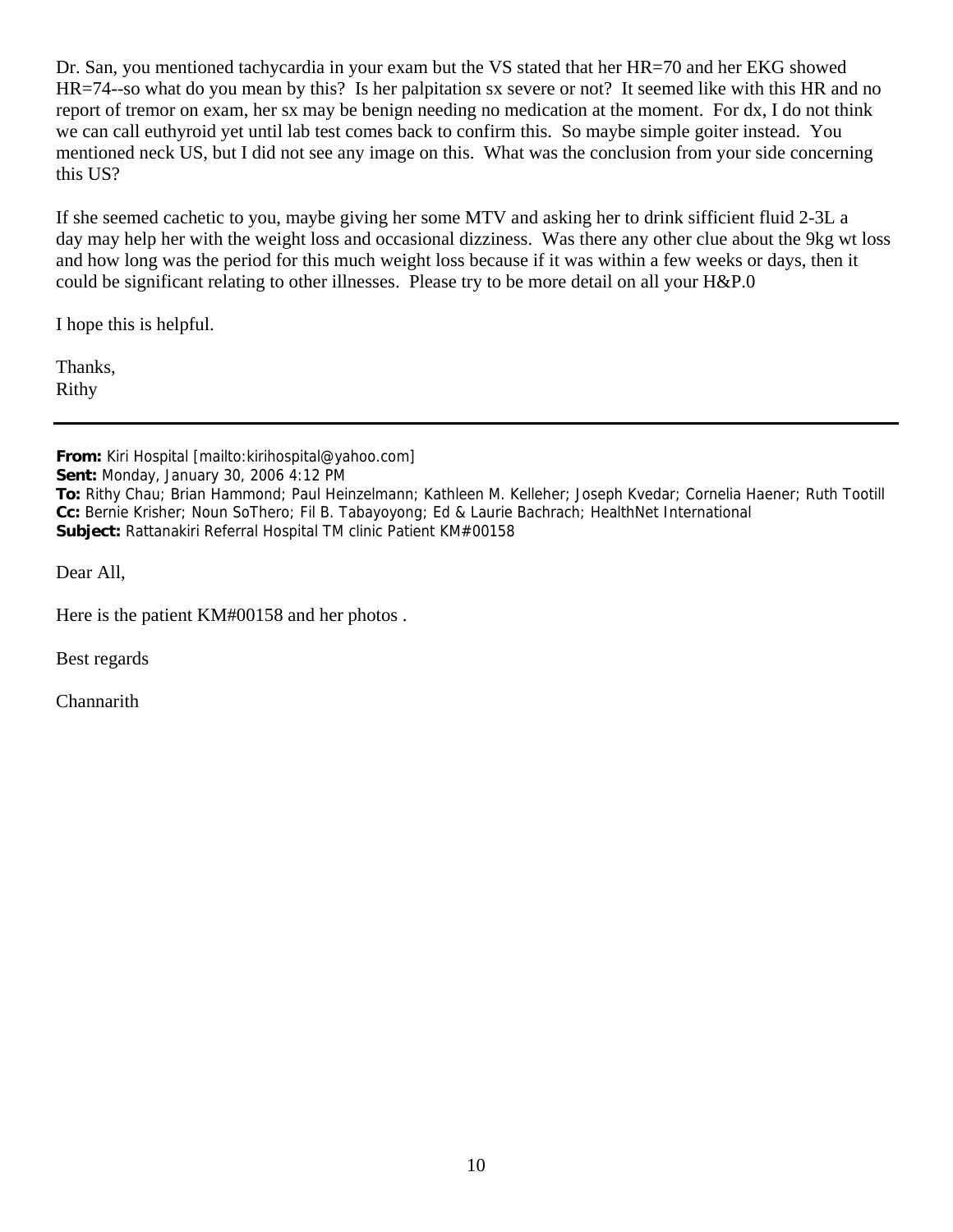

Patient: KM # 00158, from Sre Angkrong Village, KM

**Chief Complaint:** Anterior neck mass, headache, dizziness, blurred vision, chest tightness and difficult to swallow on and off about 3 years.

**HPI:** 51, F presented with anterior neck mass, headache, dizziness, blurred vision, chest tightness and difficult to swallow about 2 weeks. 3 years ago the mass is small but now it is big size like orange.

No fever, no SOB, no fever, no neck pain, no chest pain, no V/N.

**PMH/SH:** Anterior neck mass

**Social Hx:** Married with 6 children, no drink, no smoke

**Allergies:** none

**Family Hx:** unremarkable

**ROS:** loss of appetite, poor sleeping, loss weight( before 55 kg, now 53kg), sometime palpitation and chest tightness, no fever, no cough, no night sweat.

#### **PE:**

#### **Vital Signs: BP120/80mmg P70 R18 T36.5 Wt 53**

**General:** look stable

**HEENT:** Nodular mass size 4X10 cm at anterior neck mass, smooth surface, fix but mobile when swallow, no bruit, no cervical lympadenopathy.

**Chest:** Heart: RRR, no murmur Lung: clear both sides

**Abdomen:** soft, flat, + BS all the quadrants, no tenderness, no HSM

**Musculoskeletal:** unremaekable

**Neuro:** Alert

**GU:** not done

**Rectal:** not done

| KHUTH MEAN<br>10 <sub>1</sub>                                                                                   |                                                                                                                                                                                        | 47.41.06<br>IO:<br>KHUTH MEAN                                                                                                                                                   |         |  |  |
|-----------------------------------------------------------------------------------------------------------------|----------------------------------------------------------------------------------------------------------------------------------------------------------------------------------------|---------------------------------------------------------------------------------------------------------------------------------------------------------------------------------|---------|--|--|
| 51 YEARS<br>D.0.8.1<br><b>FEMALE</b><br>53 lbs. B/P:<br>in.<br>Meds:<br>DR NHEM SOPHY<br>0 <sub>1</sub><br>Tech | 82 bpm<br>Vent. Rate:<br>114 mm<br>P Duration:<br>$92$ ms<br>QRS Duration:<br>152 ms<br>PR Interval:<br>386 ms<br>OT Interval:<br>$422$ ms<br>OTc Interval:<br>P-R-T AXIS: 48° 22° 26' | Warning: DATA QUALITY MAY AFFECT COMPUTER<br>INTERPRETATION!!<br>SINUS RHYTHM<br>LEAD UNAVAILABLE<br>WITHIN NORMAL LIMITS<br>Summary: AVAILABLE LEADS NORMAL * Unconfirmed Anal |         |  |  |
|                                                                                                                 | aVR                                                                                                                                                                                    | V1<br>44                                                                                                                                                                        | 348.040 |  |  |
| $\spadesuit$                                                                                                    | avL                                                                                                                                                                                    | V <sub>2</sub><br>¥5                                                                                                                                                            |         |  |  |
| 田                                                                                                               | aVF                                                                                                                                                                                    | Vá<br>V3                                                                                                                                                                        |         |  |  |
| îН                                                                                                              | 11                                                                                                                                                                                     | Ħ                                                                                                                                                                               |         |  |  |
| $L$ . 10 mm/mV<br>$C10$ mm/mV                                                                                   | $25$ mm/s<br>$47 - 0.17 - 0.0$                                                                                                                                                         | $L1$ 10 mm/mV<br>$C.$ 10 $mm/mV$                                                                                                                                                | 60 0    |  |  |

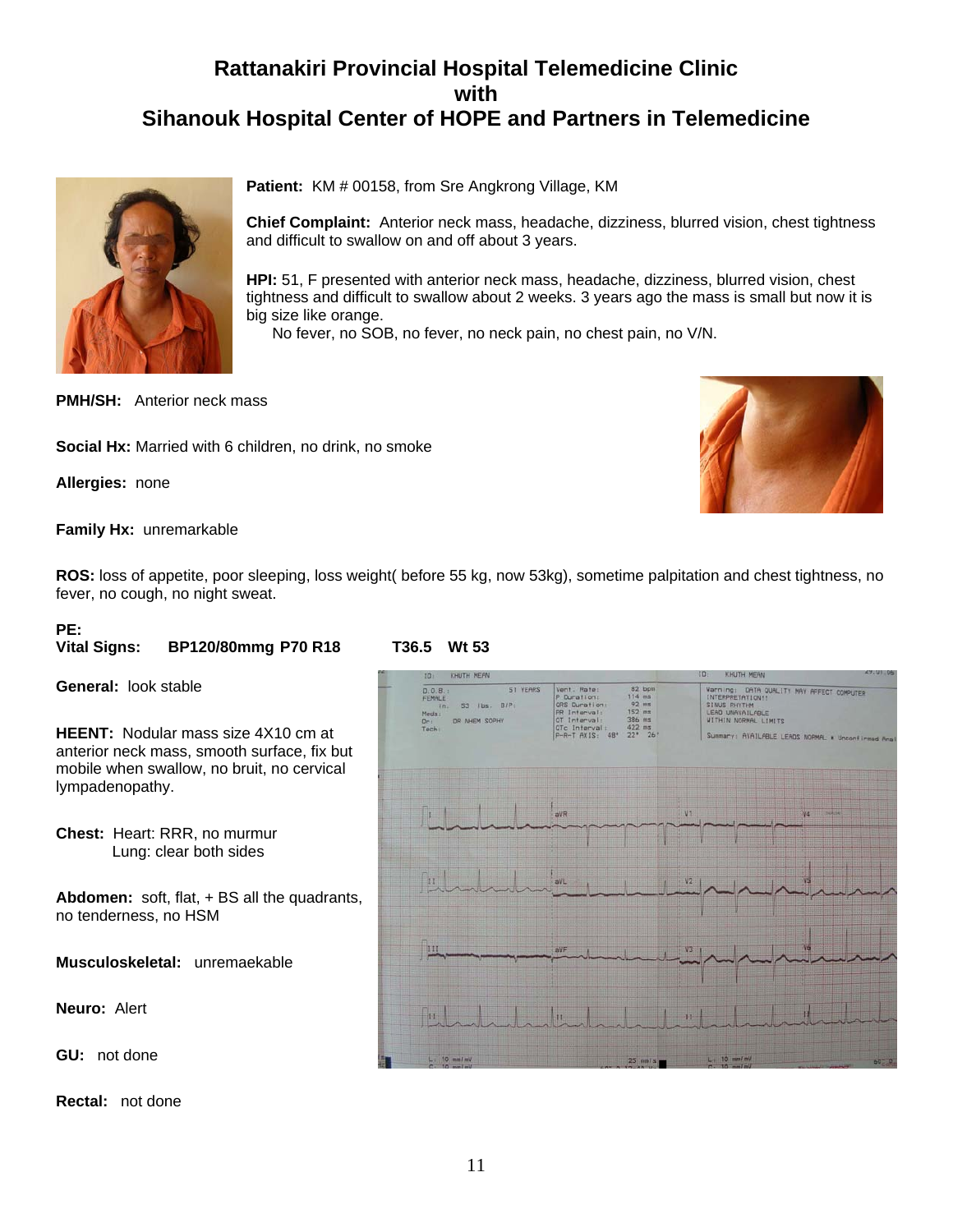#### **Previous Lab/Studies:**

### **Lab/Studies Requests:** EKG

**Assessment:** Nodular Goiter?

**Plan:** T3, T4 and TSH test

**Comments/Notes:**

**Examined by:** Dr. Sam Baramey **Date: 30/01/2006** 

Please send all replies to [kirihospital@yahoo.com](mailto:kirihospital@yahoo.com) and cc: to tmed rithy@online.com.kh . *The information transmitted in this e-mail is intended only for the person or entity to which it is addredded and may contain confidential and/or priviledged material. Any review, retransmission, dissemination or other use of or taking of any action in reliance upon, this information by persons or*  entities other than the intended recipient is prohibited. If you received this e-mail in error, please contact the sender and delete material from any *computer.*

**From:** Barbesino, Giuseppe,M.D. [mailto:GBARBESINO@PARTNERS.ORG] **Sent:** Tuesday, January 31, 2006 12:07 AM **To:** Fiamma, Kathleen M.; kirihospital@yahoo.com **Cc:** tmed\_rithy@online.com.kh **Subject:** RE: Rattanakiri Referral Hospital TM clinic Patient KM#00158

**51 y/o woman with growing visible goiter and symptoms suggestive but no specific for hyperthyroidism. Differential diagnosis at this point is broad and includes Graves' disease, multinodular toxic and non toxic goiter, thyroid cancer.** 

**I agree with TFTs initially.** 

**-If TSH is low, thyroid scan with radioactive iodine will be indicated to establish diagnosis, cold nodules should be aspirated for citology if found.** 

**If hyperthyroidism confirmed, anti-thyroid drugs (methimazole) could be recommended, or surgery, or radioactive iodine.** 

**Surgery better for multinodular goiter especially if there are cold nodules, methimazole or radioactive iodine good options for Graves' disease.** 

**-If TSH is not low, thyroid US should be performed and if nodules are seen they aspirated for citology. If thyroid nodules are larger than 4 cm, thyroidectomy would be wise anyway, but need experienced thyroid surgeon.** 

**No need for thyroid scan if TSH is normal (with ultrasensitve TSH). Please let me know the results.** 

Giuseppe Barbesino, MD Thyroid Associates Massachusetts General Hospital-Harvard Medical School Wang ACC 730S 55 Fruit St Boston MA, 02114 FAX 617-726-5905 TEL 617-726-7573

**From:** Rithy Chau [mailto:chaurithy@yahoo.com] **Sent:** Tuesday, January 31, 2006 11:01 AM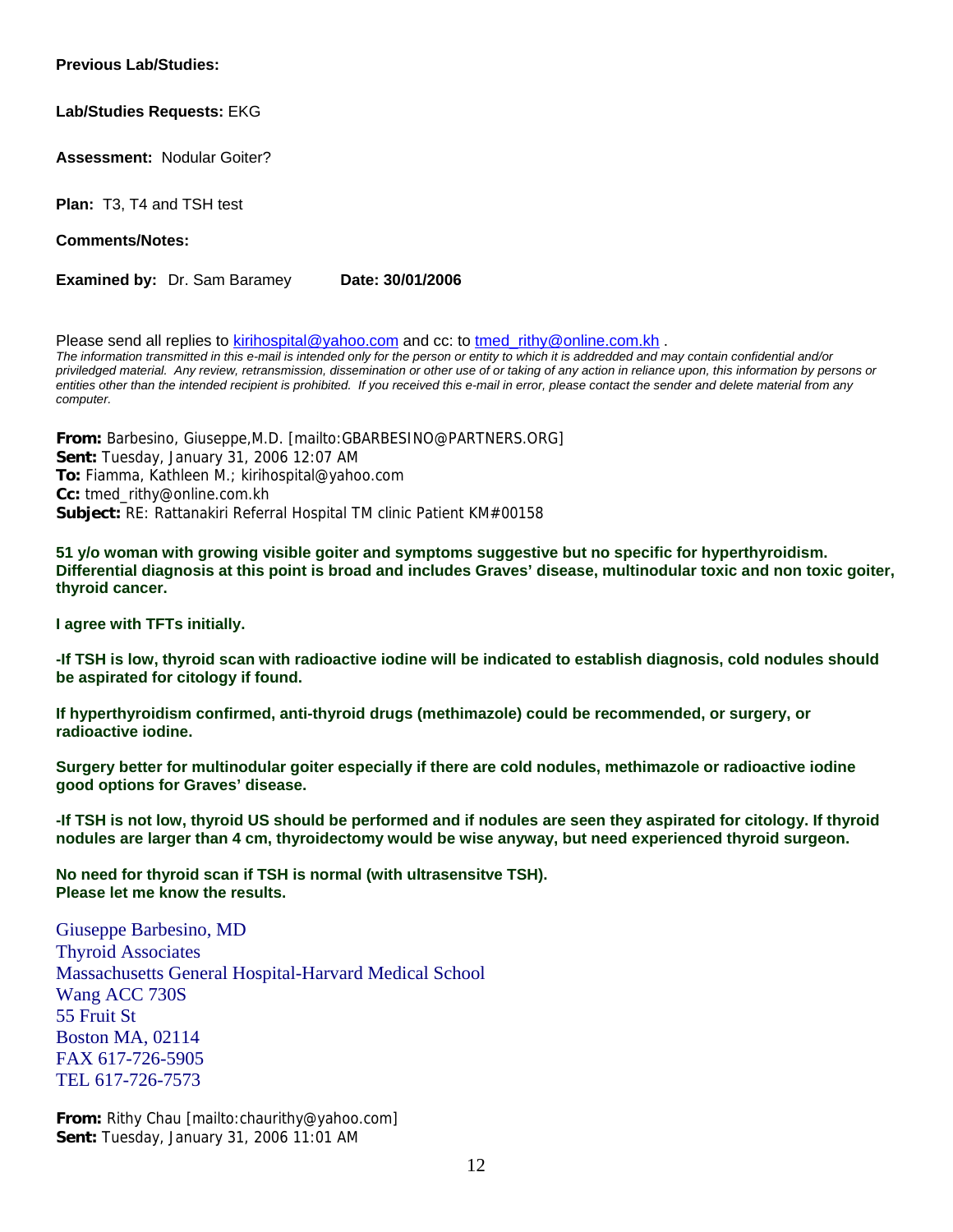### **To:** Kiri Hospital

**Cc:** Rithy Chau; Brian Hammond; Paul Heinzelmann; Kathleen M. Kelleher; Joseph Kvedar; Cornelia Haener; Ruth Tootill; Bernie Krisher; Noun SoThero; Fil B. Tabayoyong; Ed & Laurie Bachrach; HealthNet International **Subject:** Re: Fwd: Rattanakiri Referral Hospital TM clinic Patient KM#00158

Dear Dr. Baramey/Channarith,

For the patient, KM#00158, 51F, her presentation seemed to be that of simple goiter and I agree for drawing blood to check her TFT, but she can return next month to do this (since I will be there to bring it back to SHCH). Can you give me a more detail hx on her difficulty to swallow--it is with both solid and liquid food, with only solid, but not liquid, or is it because of heartburn problem which usually comes with central chest tightness, etc.? For her other sx such as HA, dizziness, blurred vision, chest tightness, can you give me more detail on the hx of each complaint (use the top 10 complaints template I made and given to you already)--is it related to cardiac, pulmonic, musculoskeletal, GI, or psychological? I suspected it is more related to GERD problem, but I cannot conclude this from your presentation.

No medication needed for this patient at the moment, except maybe paracetamol for HA and ask her to drink at least 2-3L of water each day, exercise regularly and eat a well-balance diet.

Thanks, Rithy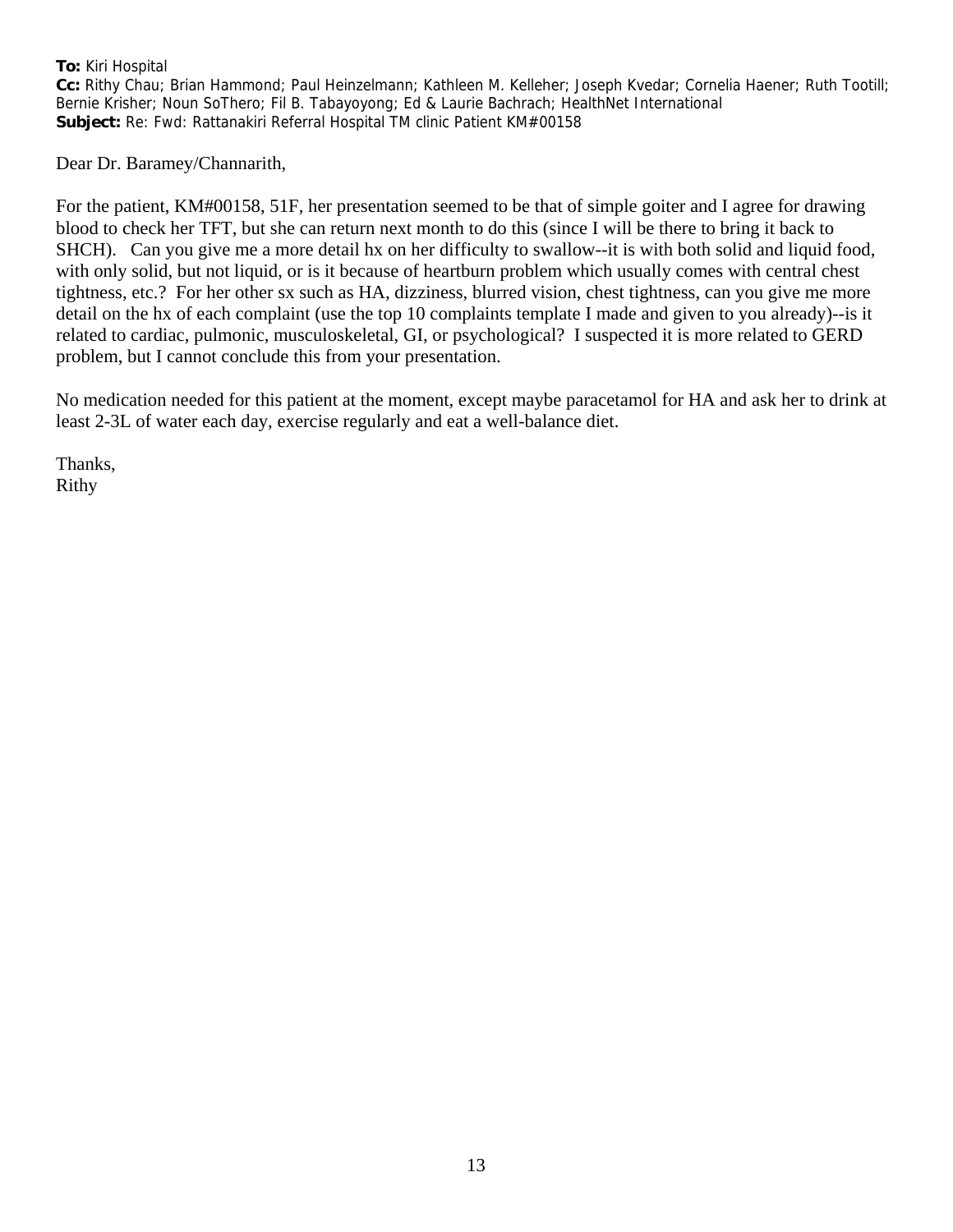# **Tuesday, January 31, 2006**

## **Follow-up Report for Rattanakiri TM Clinic**

There were 4 new and 6 f/u patients seen during this month TM clinic at Rattanakiri Referral Hospital (RRH). The data of all new cases were transmitted and received replies from both Phnom Penh and Boston. Per advice sent by Partners in Boston and Phnom Penh Sihanouk Hospital Center of HOPE, the following patients were managed and treated per local staff:

[Please note that in general the practice of dispensing medications at RRH for all patients is usually limited to a maximum of 7 days treatment with expectation of patients to return for another week of supplies if needed be. This practice allows clinicians to monitor patient compliance to taking medications and to follow up on drug side effects, changing of medications, new arising symptoms especially in patients who live away from the town of Banlung and/or illiterate. Medications and lab tests not available at RRH are provided by SHCH to TM patients at no cost]

## Treatment Plan for Rattanakiri TM Clinic January 2006

## **New cases**

- **1. OT#00155, 45F, Village I** 
	- Dx:
		- 1. DM II
		- 2. PNP
	- Tx:
		- 1. Metformin 500mg 2 tab po bid
		- 2. Glibenclamide 5mg 1½ tab po bid
		- 3. Check her fasting BS every 2 weeks
		- 4. ASA 300mg ¼ tab po qd
		- 5. Disipramine 100mg ½ tab po qhs
		- 6. Lisinopril 5mg 1 tab po qd
		- 7. DM II Education and foot care

### **2. MY#00156, 56F, Village I**

- Dx:
	- 1. DM II

Tx:

- 2. Chlorpropamide 250mg 1½ tab po qd
- 3. ASA 81mg 1 tab chew po qd
- 4. Para 500mg 1 tab po qid prn pain
- 5. DM education and foot care

### **3. TV#00157, 53F, Phnum Kok Village**

Dx:

1. Simple goiter?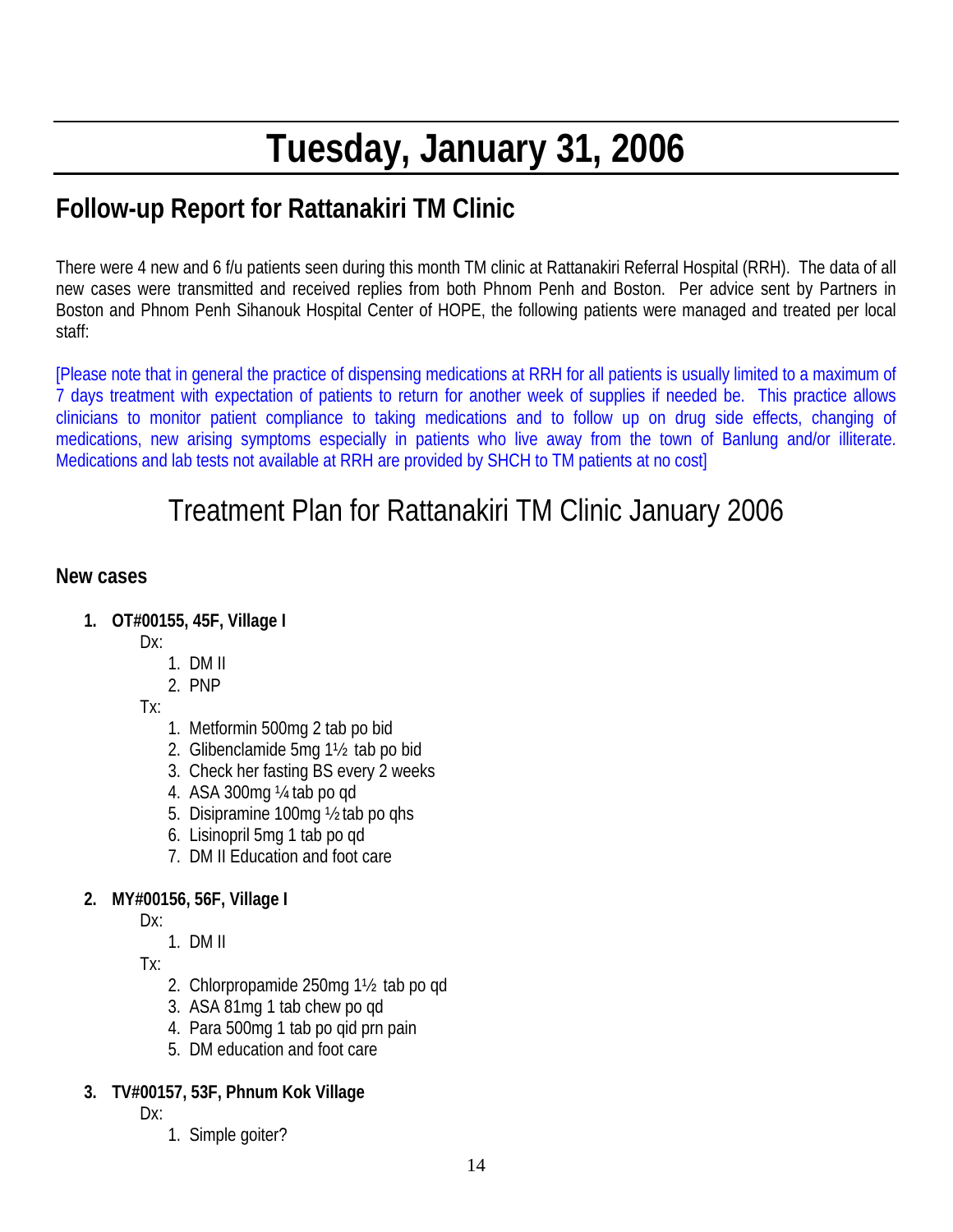Tx:

- 1. Check T4 and TSH at SHCH next month
- 2. Drink 2-3L water a day

## **4. KM#00158, 51F, Sre Ankrong Village**

Dx:

1. Simple goiter?

Tx:

- 1. Check her TFT at SHCH next month
- 2. Drink 2-3L water a day

## **Follow-up Patients:**

## **1. MS#00144, 52F, Thmey village**

Dx:

- 1. DM II
- 2. Dyspepsia

Tx:

- 1. Glibenclamide 5mg 1tab po qd x 100d
- 2. Lisinopril 5mg ¼ tab po qd x 100d
- 3. MgAl(OH)3 2 tab chew po bid
- 4. DM education and foot care

## **2. OS#00143, 48F, Thmey Village**

Dx:

1. Cardiomegaly(CHF, VHD?)

Tx:

1. Furosemide 40mg ½ tab po qd (20 tab)

## **3. PO#00148, 67F, village III**

Dx:

- 1. DM II
- 2. HTN
- 3. PNP 4. GERD

Tx:

- 1. Recheck fasting BS=14O mg/dL
- 2. No change in tx

## **4. PN#00052, 53F, Ban Fang Village**

Dx:

1. Hyperthyroidism

 $Tx:$ 

- 1. Propranolol 40mg ½ tab po bid
- 2. Check her TFT at SHCH next month

## **5. CL#00122, 33F, Village III**

Dx:

1. Subclinical hyperthyroidism

Tx: